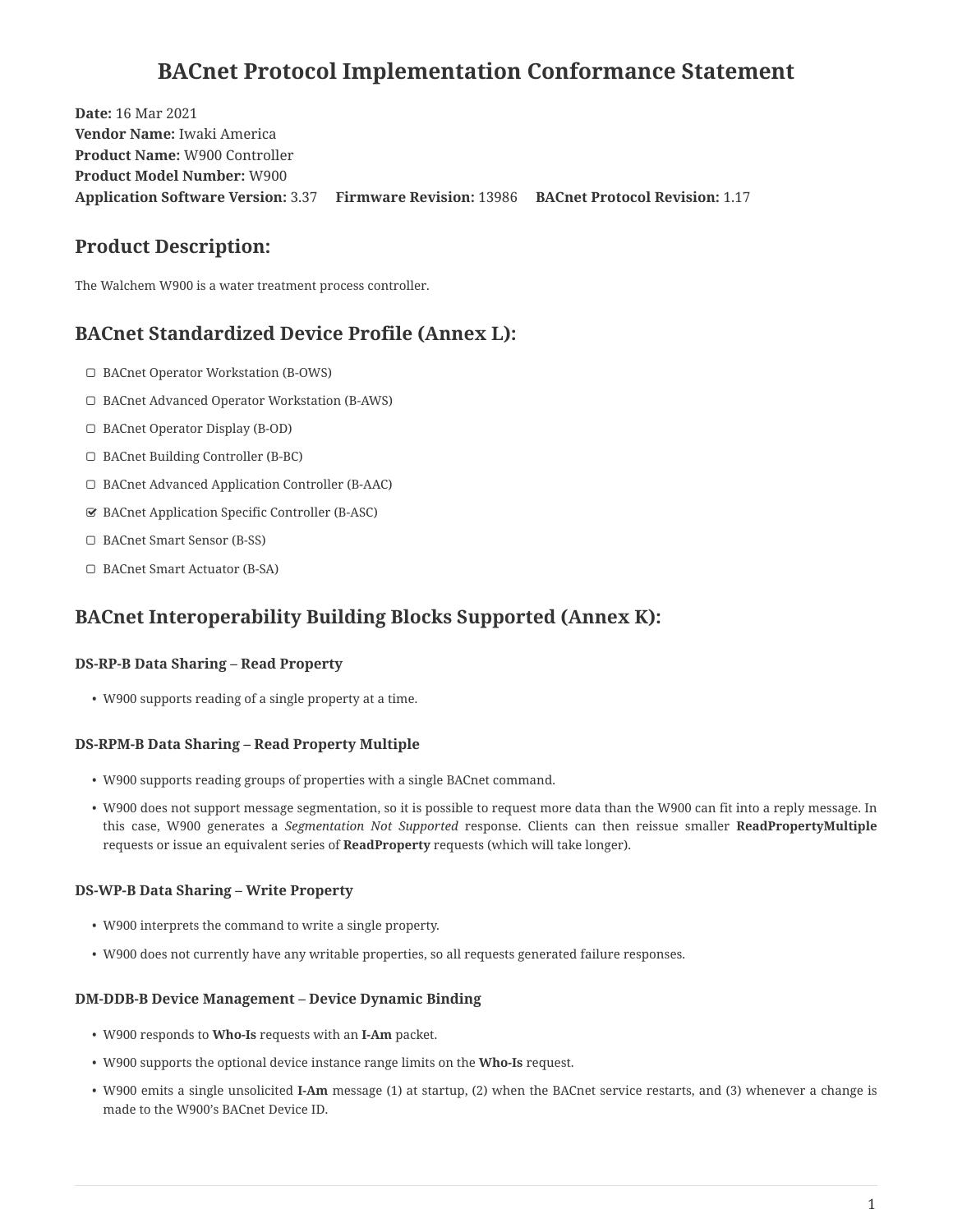#### **DM-DOB-B Device Management – Dynamic Object Binding**

- W900 responds to **Who-Has** requests with an **I-Have** packet.
- W900 supports both the **Who-Has** *<Object Identifier>* and **Who-Has** *<Object Name>* forms of this service, with optional device instance range limits.
- W900 supports both broadcast and unicast modes of this service.
- W900 does not emit unsolicited **I-Have** messages.

#### **DM-DCC-B Device Management – Device Communication Control**

- W900 allows BACnet clients to disable and reenable BACnet communication via the **DeviceCommunicationControl** service.
- Communication can be disabled either until reenabled, or with a timeout value.
- The **DeviceCommunicationControl** service's optional Password parameter is ignored if present.

## **Segmentation Capability:**

- ☐ Able to transmit segmented messages Window Size
- ☐ Able to receive segmented messages Window Size

## **Standard Object Types Supported:**

#### **Device**

W900 properties that apply to the device as a whole

#### **Analog Input**

A W900 AI Flowmeter, Digital Input (other than DI State type), or Virtual Input

#### **Analog Value**

A W900 Analog Output, Pulse Relay, or Analog Control Output

#### **Binary Input**

A W900 DI State input

#### **Binary Value**

A W900 Discrete Relay or Discrete Control Output

#### **Network Port**

A W900 network connection (Ethernet or WiFi)

## **Properties supported by each Object Type:**

#### *Table 1. Supported properties*

| <b>Property ID</b>             | <b>Device</b> | <b>Analog</b><br>Input | <b>Analog</b><br><b>Value</b> | <b>Binary</b><br>Input | <b>Binary</b><br><b>Value</b> | <b>Network</b><br>Port |
|--------------------------------|---------------|------------------------|-------------------------------|------------------------|-------------------------------|------------------------|
| Object_Identifier <sup>1</sup> | $R^2$         | $R^2$                  | $R^2$                         | $R^2$                  | $R^2$                         | $R^2$                  |
| Object_Name                    | $R^2$         | $R^2$                  | $R^2$                         | $R^2$                  | $R^2$                         | $R^2$                  |
| Object_Type                    | $R^2$         | $R^2$                  | $R^2$                         | $R^2$                  | $R^2$                         | $R^2$                  |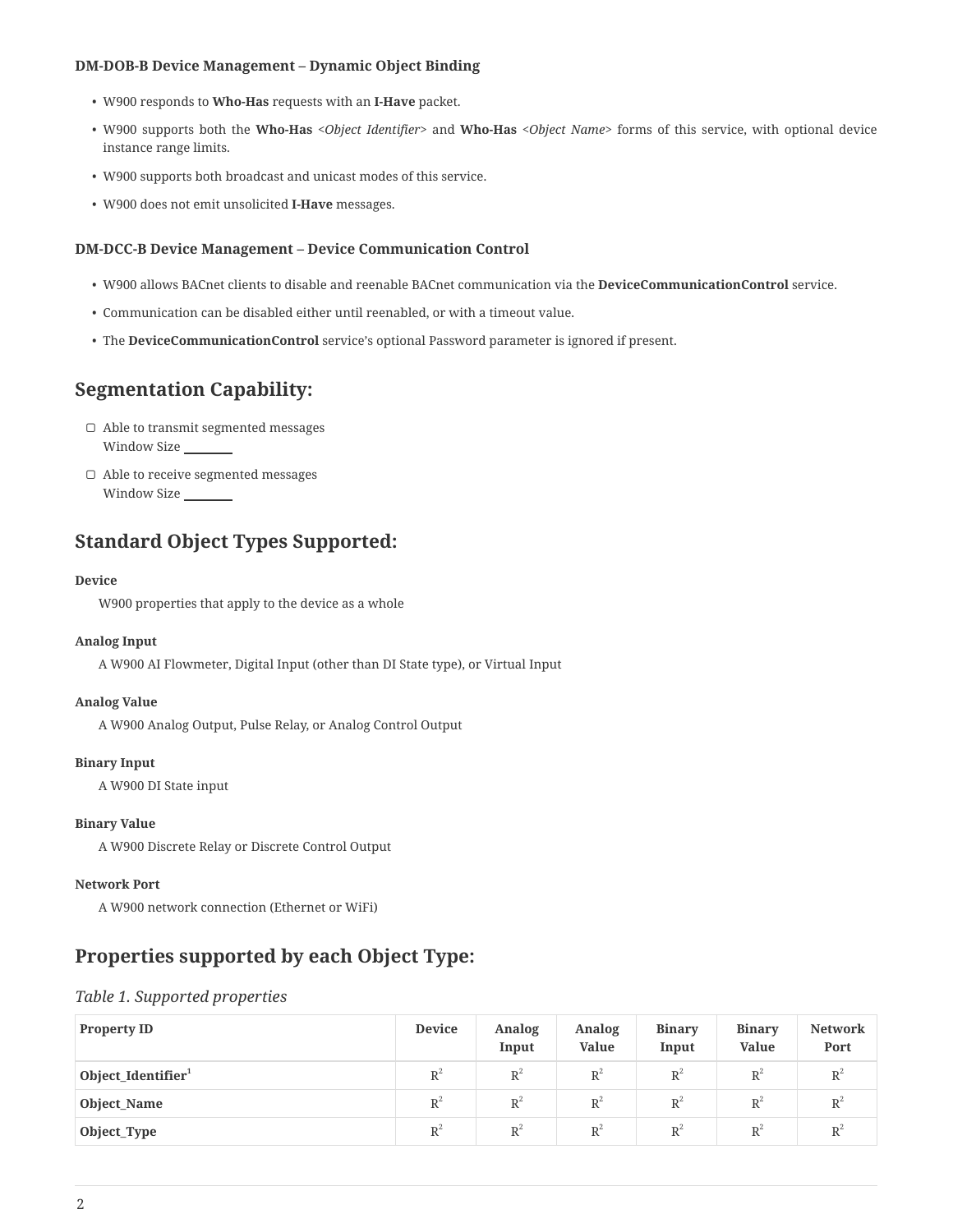| <b>Property ID</b>                   | <b>Device</b>  | <b>Analog</b><br>Input | <b>Analog</b><br><b>Value</b> | <b>Binary</b><br>Input | <b>Binary</b><br><b>Value</b> | <b>Network</b><br>Port |
|--------------------------------------|----------------|------------------------|-------------------------------|------------------------|-------------------------------|------------------------|
| Present_Value                        |                | $\mbox{R}^2$           | $\mathbb{R}^2$                | $\mbox{R}^2$           | $\mathbb{R}^2$                |                        |
| <b>Description</b>                   | $\mathbb{R}^2$ | $\mbox{R}^2$           | $\mathbb{R}^2$                | $\mbox{R}^2$           | $\mathbb{R}^2$                | $\mbox{R}^2$           |
| Device_Type                          |                | $\mbox{R}^2$           |                               | $\mbox{R}^2$           |                               |                        |
| <b>Status_Flags</b>                  |                | $\mbox{R}^2$           | $\mbox{R}^2$                  | $\mbox{R}^2$           | $\mbox{R}^2$                  | $\mbox{R}^2$           |
| Event_State                          |                | $\mbox{R}^2$           | $\mbox{R}^2$                  | $\mbox{R}^2$           | $\mbox{R}^2$                  |                        |
| Reliability                          |                |                        |                               |                        |                               | $\mbox{R}^2$           |
| Out_Of_Service                       |                | $\mbox{R}^2$           | $\mathbb{R}^2$                | $\mbox{R}^2$           |                               | $\mathbb{R}^2$         |
| Units                                |                | $\mbox{R}^2$           | $\mbox{R}^2$                  |                        |                               |                        |
| Min_Pres_Value                       |                | $\mbox{R}^2$           |                               |                        |                               |                        |
| Max_Pres_Value                       |                | $\mbox{R}^2$           |                               |                        |                               |                        |
| <b>Resolution</b>                    |                | $\mbox{R}^2$           | $\mathbb{R}^2$                |                        |                               |                        |
| Polarity                             |                |                        |                               | $\mathbb{R}^2$         |                               |                        |
| Inactive_Text                        |                |                        |                               | $\mathbb{R}^2$         |                               |                        |
| Active_Text                          |                |                        |                               | $\mbox{R}^2$           | $\mathbb{R}^2$                |                        |
| Vendor_Name                          | $\mbox{R}^2$   |                        |                               |                        |                               |                        |
| Vendor_Identifier                    | $\mathbb{R}^2$ |                        |                               |                        |                               |                        |
| Model_Name                           | $\mbox{R}^2$   |                        |                               |                        |                               |                        |
| Firmware_Revision                    | $\mathbb{R}^2$ |                        |                               |                        |                               |                        |
| <b>Application_Software_Revision</b> | $\mbox{R}^2$   |                        |                               |                        |                               |                        |
| Location                             | $\mbox{R}^2$   |                        |                               |                        |                               |                        |
| Protocol_Version                     | $\mbox{R}^2$   |                        |                               |                        |                               |                        |
| Protocol_Revision                    | $\mbox{R}^2$   |                        |                               |                        |                               |                        |
| Protocol_Object_Types_Supported      | $\mbox{R}^2$   |                        |                               |                        |                               |                        |
| Object_List                          | $\mbox{R}^2$   |                        |                               |                        |                               |                        |
| Local_Time                           | $\mathbb{R}^2$ |                        |                               |                        |                               |                        |
| <b>Local_Date</b>                    | $\mathbb{R}^2$ |                        |                               |                        |                               |                        |
| APDU_Timeout                         | $\mathbb{R}^2$ |                        |                               |                        |                               |                        |
| Number_Of_APDU_Retries               | $\mathbb{R}^2$ |                        |                               |                        |                               |                        |
| Device_Address_Binding               | $\mathbb{R}^2$ |                        |                               |                        |                               |                        |
| Database_Revision                    | $\mathbb{R}^2$ |                        |                               |                        |                               |                        |
| Serial_Number                        | $\mathbb{R}^2$ |                        |                               |                        |                               |                        |
| Network_Type                         |                |                        |                               |                        |                               | $\mathbb{R}^2$         |
| Network_Number                       |                |                        |                               |                        |                               | $\mathbb{R}^2$         |
| Network_Number_Quality               |                |                        |                               |                        |                               | $\mathbb{R}^2$         |
| <b>Changes_Pending</b>               |                |                        |                               |                        |                               | $\mbox{R}^2$           |
| <b>MAC_Address</b>                   |                |                        |                               |                        |                               | $\mbox{R}^2$           |
| APDU_Length                          |                |                        |                               |                        |                               | $\mbox{R}^2$           |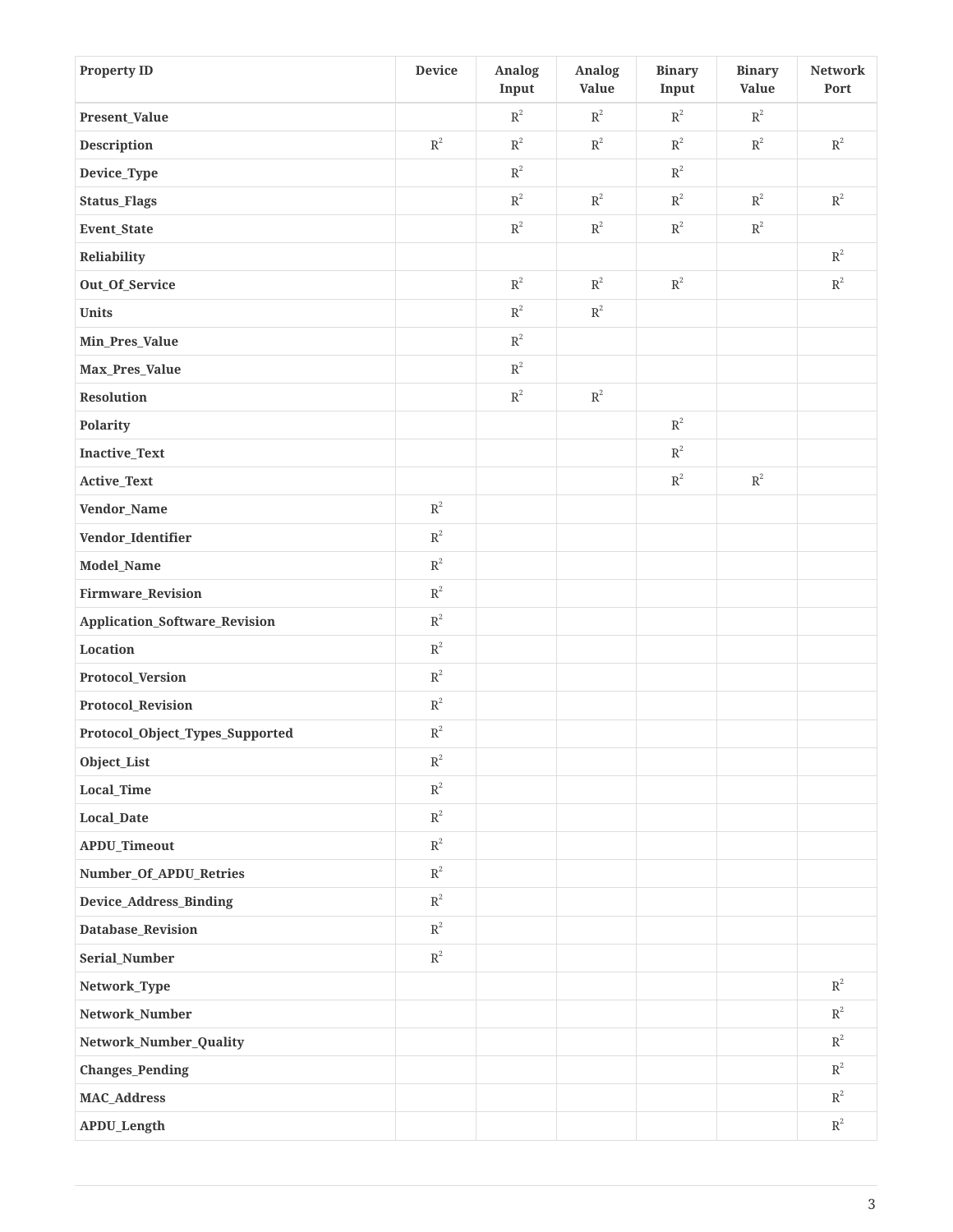| <b>Property ID</b>               | <b>Device</b> | <b>Analog</b><br>Input | <b>Analog</b><br><b>Value</b> | <b>Binary</b><br>Input | <b>Binary</b><br><b>Value</b> | <b>Network</b><br>Port |
|----------------------------------|---------------|------------------------|-------------------------------|------------------------|-------------------------------|------------------------|
| Link Speed                       |               |                        |                               |                        |                               | $R^2$                  |
| <b>BACnet IP Mode</b>            |               |                        |                               |                        |                               | $R^2$                  |
| <b>BACnet IP Address</b>         |               |                        |                               |                        |                               | $R^2$                  |
| <b>BACnet IP UDP Port</b>        |               |                        |                               |                        |                               | $R^2$                  |
| <b>BACnet IP Subnet Mask</b>     |               |                        |                               |                        |                               | $R^2$                  |
| <b>BACnet IP Default Gateway</b> |               |                        |                               |                        |                               | $R^2$                  |
| <b>BACnet IP DNS Server</b>      |               |                        |                               |                        |                               | $R^2$                  |
| <b>BACnet IP DHCP Enable</b>     |               |                        |                               |                        |                               | $R^2$                  |

Notes:

- 1. **Object\_Identifier** has a factory-assigned value for Device objects that can be changed by the operator. **Object\_Identifier** values for other object types are assigned by the system and cannot be modified by the operator.
- 2. **R** indicates that the corresponding property is read-only via BACnet.

## **BACnet Options**

### **Data Link Layer Options:**

- ☑ BACnet IP, (Annex J)
- ☐ BACnet IP, (Annex J), Foreign Device
- ☐ ISO 8802-3, Ethernet (Clause 7)
- ☐ ATA 878.1, 2.5 Mb. ARCNET (Clause 8)
- ☐ ATA 878.1, EIA-485 ARCNET (Clause 8), baud rate(s)
- ☐ MS/TP master (Clause 9), baud rate(s):
- $\Box$  MS/TP slave (Clause 9), baud rate(s):  $\Box$
- ☐ Point-To-Point, EIA 232 (Clause 10), baud rate(s):
- ☐ Point-To-Point, modem, (Clause 10), baud rate(s):
- ☐ LonTalk, (Clause 11), medium:
- ☐ BACnet/ZigBee (ANNEX O)
- □ Other: <u>\_\_\_\_\_</u>

### **Device Address Binding:**

Is static device binding supported? (This is currently necessary for two-way communication with MS/TP slaves and certain other devices.)

☐ Yes

☑ No

#### **Networking Options:**

☐ Router, Clause 6 - List all routing configurations, e.g., ARCNET-Ethernet, Ethernet-MS/TP, etc.